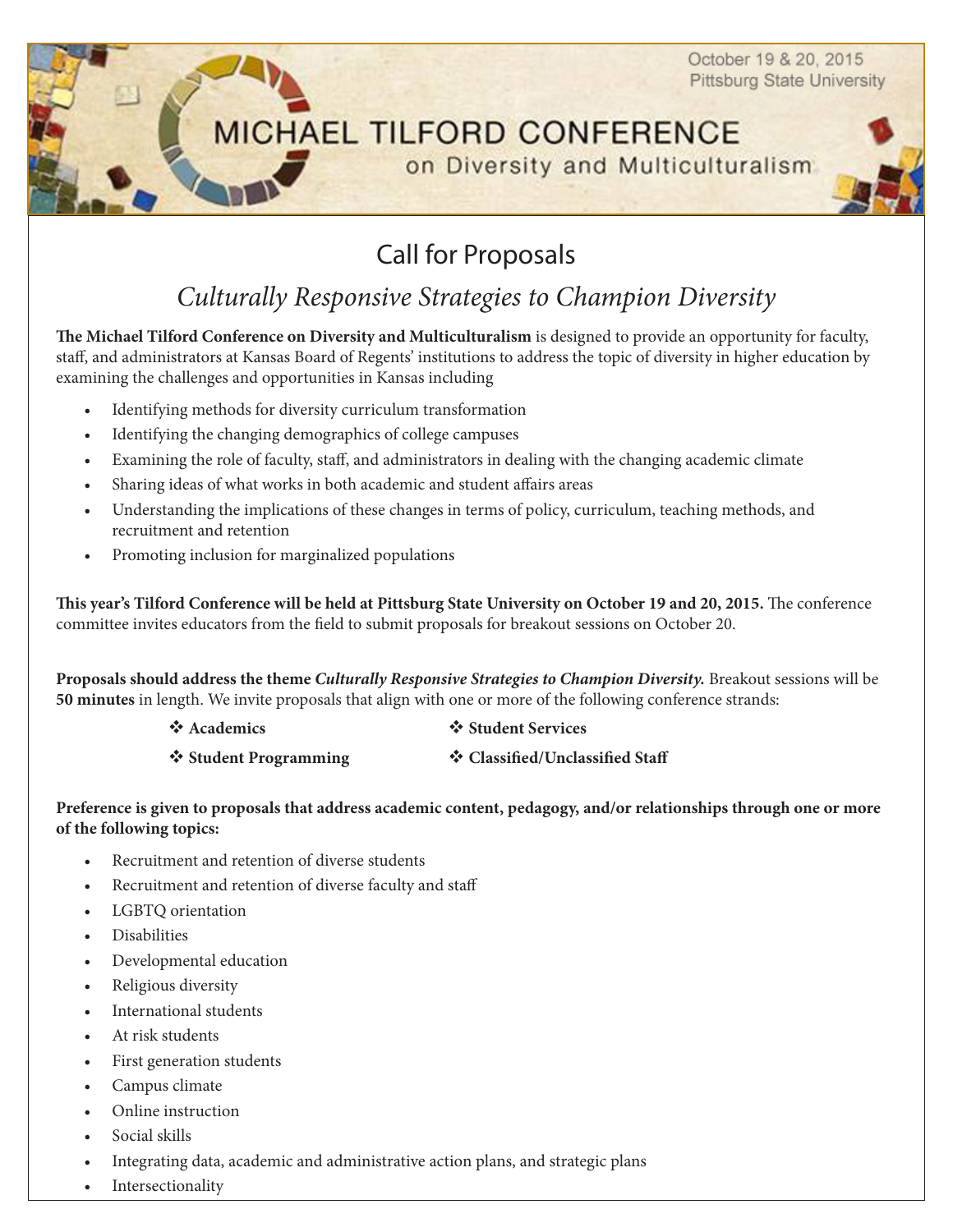Your proposal will be scored using the following rubric:

| RUBRIC FOR PRESENTATION PROPOSALS FOR TILFORD CONFERENCE |
|----------------------------------------------------------|
|----------------------------------------------------------|

|                                                                                                                                                                                                                                                                                 | 3 points                                                                                                                                                       | 2 points                                                                                                                         | 1 point                                                                                                                              |
|---------------------------------------------------------------------------------------------------------------------------------------------------------------------------------------------------------------------------------------------------------------------------------|----------------------------------------------------------------------------------------------------------------------------------------------------------------|----------------------------------------------------------------------------------------------------------------------------------|--------------------------------------------------------------------------------------------------------------------------------------|
| Objectives for workshop                                                                                                                                                                                                                                                         | Are clearly stated in the<br>proposal and on the<br>handout                                                                                                    | Are vague and stated in<br>the proposal                                                                                          | Are not stated in the pro-<br>posal or on the handout                                                                                |
| Title of the workshop is<br>accurate representation<br>of proposal's content                                                                                                                                                                                                    | Is accurate representation<br>Is an attention grabber,<br>but does not describe the<br>of workshop's content<br>workshop's content                             |                                                                                                                                  | Is misleading about the<br>workshop's content                                                                                        |
| <b>Handout for all attendees</b>                                                                                                                                                                                                                                                | One page with "take-<br>away" ideas                                                                                                                            | Is the Power Point used by<br>the presenter                                                                                      | No handout for attendees                                                                                                             |
| Ideas and strategies for<br>attendees to take back to<br>campus to implement                                                                                                                                                                                                    | 5 or more                                                                                                                                                      | From 2-5                                                                                                                         |                                                                                                                                      |
| Applicability: The ex-<br>tent to which the pro-<br>posal provides evidence<br>through case studies<br>or real-life examples<br>demonstrating how the<br>content might be applied<br>in practical situations                                                                    | Provides clear evidence<br>through case studies or<br>real-life examples demon-<br>strating how the content<br>might be applied in prac-<br>tical situations   | Provides some evidence<br>through case studies<br>demonstrating how the<br>content might be applied<br>in theoretical situations | Does not provide direct<br>evidence demonstrating<br>how the content might be<br>applied                                             |
| <b>Effectiveness: The extent</b><br>to which the proposal<br>demonstrates how the<br>content, strategy, and/or<br>intervention have posi-<br>tively impacted achieve-<br>ment and /or instruction                                                                               | Provides explicit dem-<br>onstration of how the<br>content, strategy, and/or<br>intervention have posi-<br>tively impacted achieve-<br>ment and/or instruction | Implies the content, strat-<br>egy, and/or intervention<br>have positively impacted<br>achievement and/or<br>instruction         | Provides no relationship<br>between the content,<br>strategy, and/or interven-<br>tion on achievement and/<br>or instruction         |
| <b>Submission Clarity:</b><br>The extent to which the<br>author's message is clear<br>to the reader; the content<br>is organized in a clear,<br>logical manner; and the<br>manuscript is written ac-<br>cording to accepted stan-<br>dards of edited American<br><b>English</b> | Is clearly written and<br>edited and explicitly ad-<br>dresses all sections of the<br>call for proposals                                                       | May require editing to<br>explicitly address most or<br>all sections of the call for<br>proposals                                | Is difficult to read and<br>follow so that the reader<br>is not certain which<br>elements of the call for<br>proposals are addressed |
| <b>Actual presentation</b><br>includes:                                                                                                                                                                                                                                         | half lecture<br>half participation or<br>hands-on activity                                                                                                     | 2/3 lecture<br>1/3 participation                                                                                                 | Lecture with Power Point                                                                                                             |

Proposal submission deadline is Monday, June 15, 2015. *Screens and LCD projectors will be provided at the conference. Additional audio-visual or technology needs are the responsibility of the presenters.*